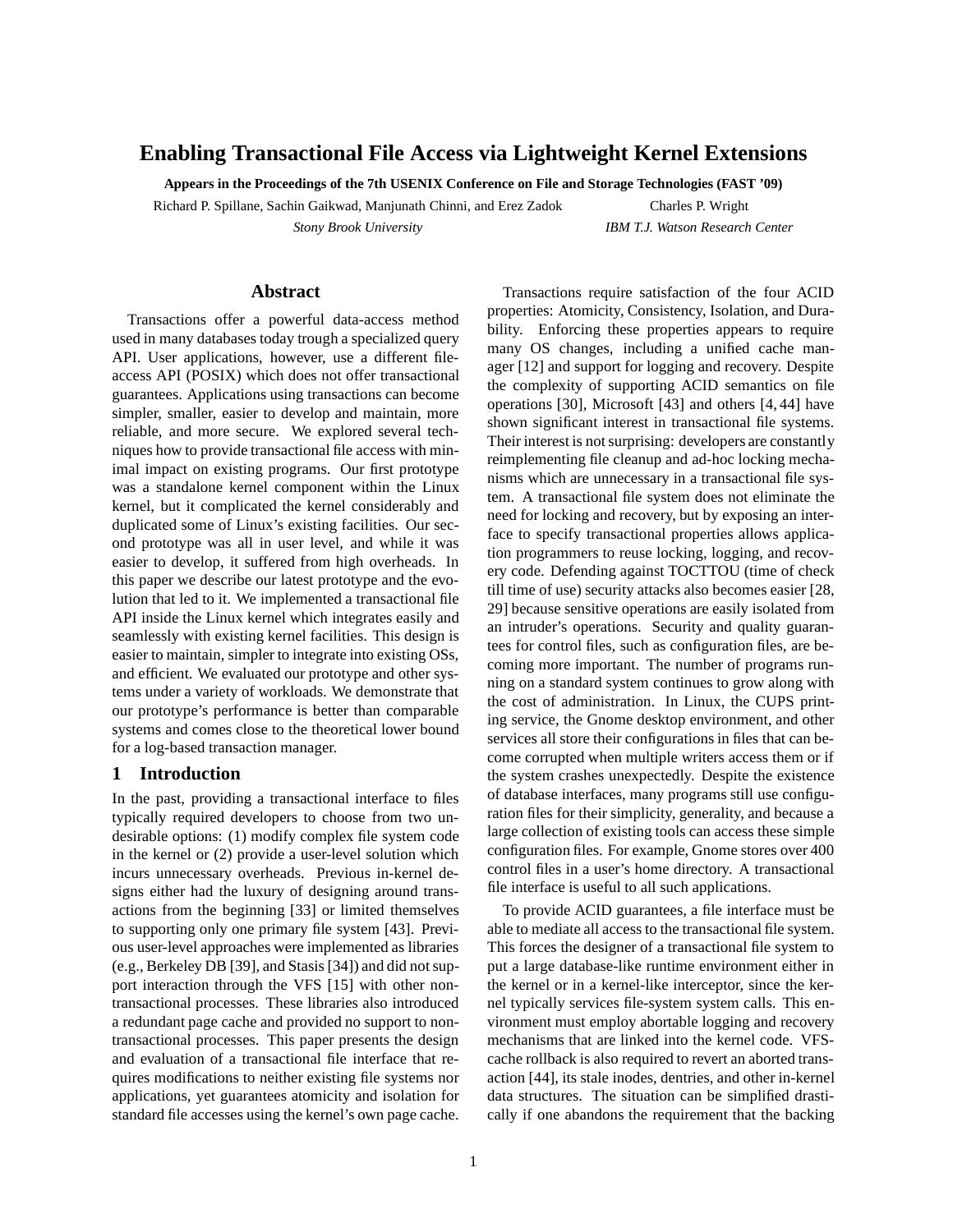store for file operations must be able to interact with other transaction-oblivious processes (e.g., grep), and by duplicating the functionality of the page cache in user space. This concession is often made by transactional libraries such as Berkeley DB [39] and Stasis [34]: they provide a transactional interface only to a single file and they do not solve the complex problems of rewinding the page cache and stale in-memory structures after a process aborts. Systems such as QuickSilver [33] and TxF [43] address this trade-off between the completeness and implementation size by redesigning a specific file system around proper support for transactional file operations. In this paper we show that such a redesign is unnecessary, and that every file system can provide a transactional interface without requiring specialized modifications. We describe our system which uses a seamless approach to provide transactional semantics using a new dynamically loaded kernel module, and only minor modifications to existing kernel code. Our technique keeps kernel complexity low yet still offers a fullfledged transactional file interface without introducing unnecessary overheads for non-transactional processes.

We call our file interface *Valor*. Valor relies on improved locking and write ordering semantics that we added to the kernel. Through a kernel module, it also provides a simple in-kernel logging subsystem optimized for writing data. Valor's kernel modifications are small and easily separable from other kernel components; thus introducing negligible kernel complexity. Processes can use Valor's logging and locking interfaces to provide ACID transactions using seven new system calls. Because Valor enforces locking in the kernel, it can protect operations that a transactional process performs from any other process in the system. Valor aborts a process's transaction if the process crashes. Valor supports large and long-living transactions. This is not possible for ext3, XFS, or any other journaling file system: these systems can only abort the entire file system journal, and only if there is a hardware I/O error or the entire system crashes. These systems' transactions must always remain in RAM until they commit (see Section 2).

Another advantage of our design is that it is implemented on top of an unmodified file system. This results in negligible overheads for processes not using transactions: they simply access the underlying file system, only using the Valor kernel modifications to acquire necessary locks. Using tried-and-true file systems also provides good performance compared to systems that completely replace the file system with a database. Valor runs with a statistically indistinguishable overhead on top of ext3 under typical loads when providing a transactional interface to a number of sensitive configuration files. Valor is designed from the beginning to run well without durability. File system semantics accept this as the default, offering  $f<sub>sync</sub>(2)$  [9] as the accepted means to block until data is safely written to disk. Valor has an analogous function to provide durable commits. This makes sense in a file-system setting as most operations are easily repeatable. For non-durable transactions, Valor's overhead on top of an idealized mock logging implementation is only 35% (see Section 4).

The rest of this paper is organized as follows. In Section 2 we describe previous experiences with designing transactional systems and related work that have led us to Valor. We detail Valor's design in Section 3 and evaluate its performance in Section 4. We conclude and propose future work in Section 5.

## **2 Background**

The most common approach for transactions on stable storage is using a relational database, such as an SQL server (e.g., MySQL [22]) or an embedded database library (e.g., Berkeley DB [39]); but they have also long been a desired programming paradigm for file systems. By providing a layer of abstraction for concurrency, error handling, and recovery, transactions enable simpler, more robust programs. Valor's design was informed by two previous file systems we developed using Berkeley DB: KBDBFS and Amino [44]. Next we discuss journaling file systems' relationship to our work, and we follow with discussions on database file systems and APIs.

#### **2.1 Beyond Journaling File Systems**

Journaling file systems suffer from two draw-backs: (1) they must store all data modified by a transaction in RAM until the transaction commits and (2) their journals are not designed to be accessed by user processes [16, 31, 42]. Journaling file systems store only enough information to commit a transaction already stored in the log (redo-only record). This results in journaling file systems being forced to contain all data for all in-flight transactions in RAM [6, 7, 42]. For metadata transactions, which are finite in size and duration, journaling file systems are a convenient optimization. However, we wanted to provide user processes with transactions that could be megabytes large and run for long periods of time. The RAM restriction of a journaling file system is too limiting to support versatile file-based transactions.

Two primary approaches were used to provide filesystem transactions to user processes. (1) *Database file systems* provide transactions to user processes by making fundamental changes to the design of a standard file system to support better logging and rollback of inodes, dentries, and cached pages [33, 36, 43]. (2) *Database access APIs* provide transactions to user processes by offering a user library that exposes a transactional page file. Processes can store application data in the page file by using library-specific API routines rather than storing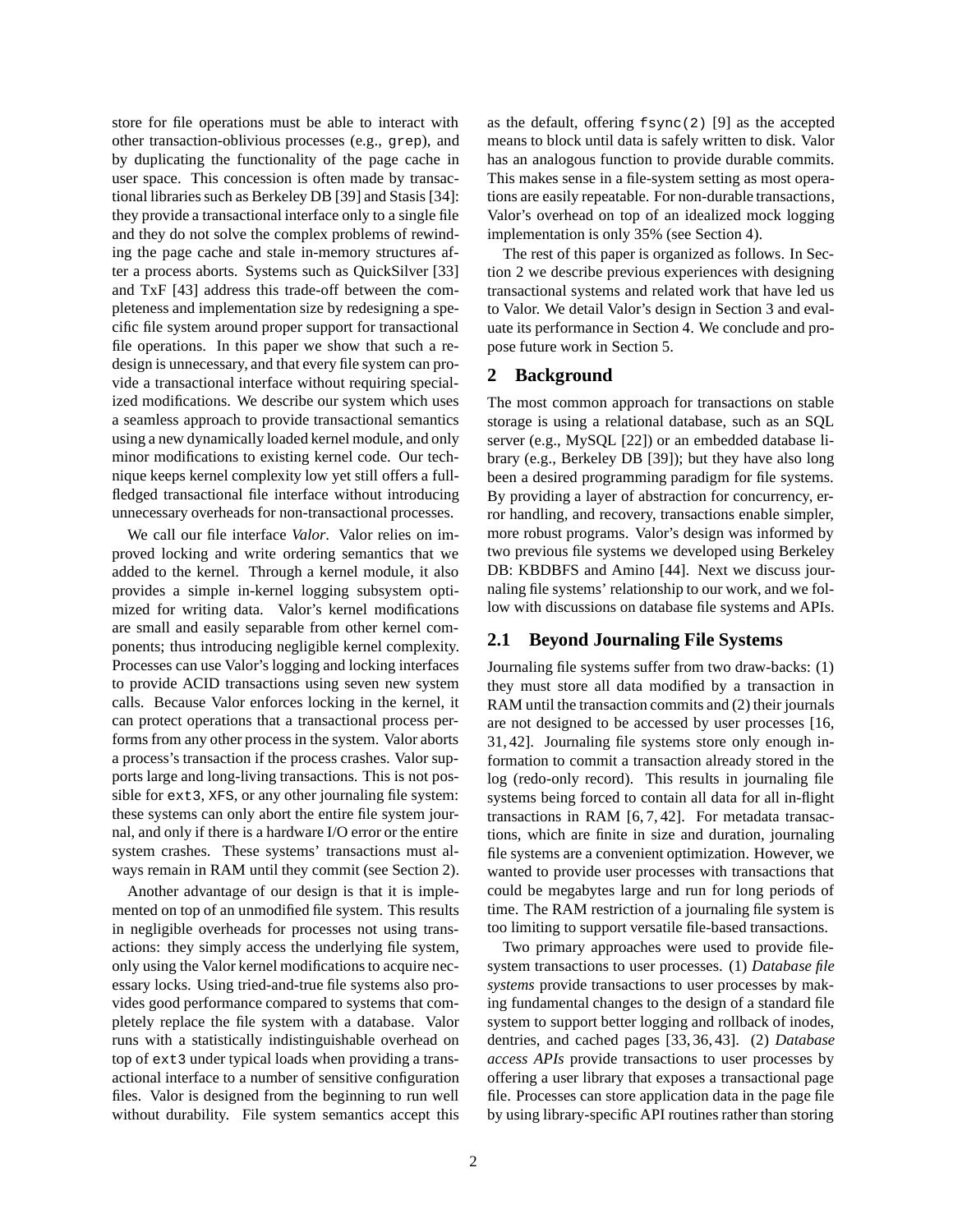their data on the file system [34, 39]. Valor represents an alternative to the above two approaches. Valor's design was settled after designing KBDBFS and Amino [44]. We discuss KBDBFS and Amino in their proper contexts in Sections 2.2 and 2.3, respectively.

# **2.2 Database File Systems**

KBDBFS was an in-kernel file system built on a port of the Berkeley Database [39] to the Linux kernel. It was part of a larger project that explored uses of a relational database within the kernel. KBDBFS utilized transactions to provide file-system–level consistency, but did not export these same semantics to user-level programs. It became clear to us that unlocking the potential value of a file system built on a database required exporting these transactional semantics to user-level applications. KB-DBFS could not easily export these semantics to userlevel applications, because as a standard kernel file system in Linux it was bound by the VFS to cache various objects (e.g., inodes and directory entries), all of which ran the risk of being rolled back by the transaction. To export transactions to user space, KBDBFS would therefore be required to either bypass the VFS layers that require these cached objects, or alternatively track each transaction's modifications to these objects. The first approach would require major kernel modifications and the second approach would duplicate much of the logging that BDB was already providing, losing many of the benefits provided by the database.

Our design of KBDBFS was motivated in part by a desire to modify the existing Linux kernel as little as possible. Another transaction system which modified an existing OS was Seltzer's log-structured file system, modified to support transaction processing [37]. Seltzer et al's simulations of transactions embedded in the file system showed that file system transactions can perform as well as a DBMS in disk-bound configurations [35]. They later implemented a transaction processing (TP) system in a log-structured file system (LFS), and compared it to a user-space TP system running over LFS and a read-optimized file system [37].

Microsoft's TxF [19,43] and QuickSilver's [33] database file systems leverage the early incorporation of transactions support into the OS. TxF exploits the transaction manager which was already present in Windows. TxF uses multiple file versions to isolate transactional readers from transactional writers. TxF works only with NTFS and relies on specific NTFS modifications and how NTFS interacts with the Windows kernel. Quick-Silver is a distributed OS developed by IBM Research that makes use of transactional IPC [33]. QuickSilver was designed from the ground up using a microkernel architecture and IPC. To fully integrate transactions into the OS, QuickSilver requires a departure from traditional

APIs and requires each OS component to provide specific rollback and commit support. We wanted to allow existing applications and OS components to remain largely unmodified, and yet allow them to be augmented with simple begin, commit, and abort calls for file system operations. We wanted to provide transactions without requiring fundamental changes to the OS, and without restricting support to a particular file system, so that applications can use the file system most suited to their work load on any standard OS. Lastly, we did not want to incur any overheads on non-transactional processes.

Inversion File System [24], OdeFS [5], iFS [26], and DBFS [21] are database file systems implemented as user-level NFS servers [17]. As they are NFS servers (which predate NFSv4's locking and callback capabilities [38]), the NFS client's cache can serve requests without consulting the NFS server's database; this could allow a client application to write to a portion of the file system that has since been locked by another application, violating the client application's isolation. They do not address the problem of supporting efficient transactions on the local disk.

# **2.3 Database Access APIs**

The other common approach to providing a transactional interface to applications is to provide a user-level library to store data in a special page file or B-Tree maintained by the library. Berkeley DB offers a B-Tree, a hash table, and other structures [39]. Stasis offers a page file [34]. These systems require applications to use database-specific APIs to access or store data in these library-controlled page files.

Based on our experiences with KBDBFS, we chose to prototype a transactional file system, again built on BDB, but in user space. Our prototype, Amino, utilized Linux's process debugging interface, ptrace [8], to service file-system–related calls on behalf of other processes, storing all data in an efficient Berkeley DB B-tree schema. Through Amino we demonstrated two main ideas. First, we revealed the ability to provide transactional semantics to user-level applications. Second, we showed the benefits that user-level programs gain when they use these transactional semantics: programming model simplification and application-level consistency [44]. Although we extended ptrace to reduce context switches and data copies, Amino's performance was still poor compared to an in-kernel file system for some system-call–intensive workloads (such as the configuration phase of a compile). Finally, although Amino's performance was comparable to Ext3 for metadata workloads (such as Postmark [14]), for data-intensive workloads, Amino's database layout resulted in significantly lower throughput. Amino was a successful project in that it validated the concept of a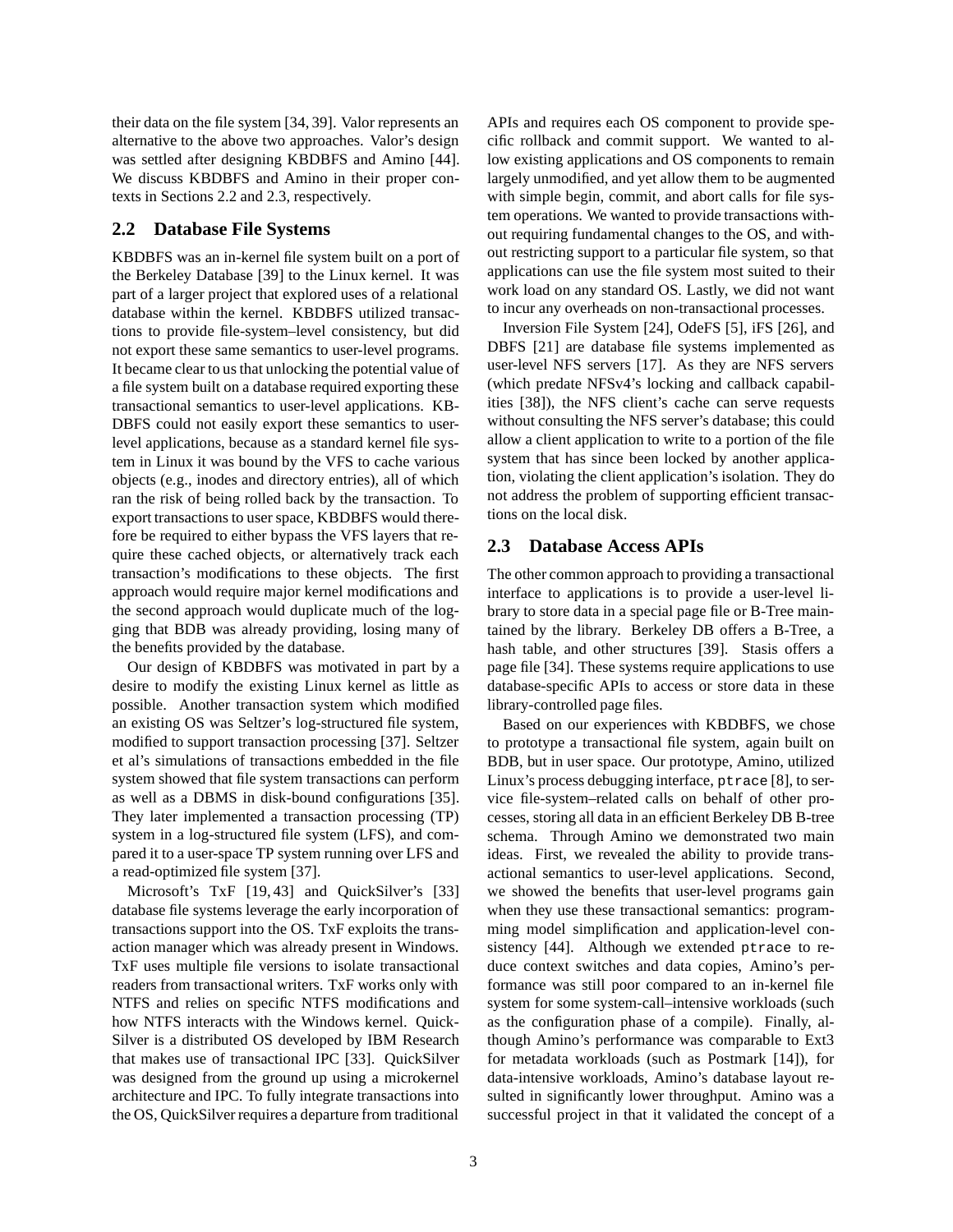transactional file system with a user-visible transactional API, but the performance we achieved could not displace traditional file systems. Moreover, one of our primary goals is for transactional and non-transactional programs to have access to the same data through the file system interface. Although Amino provided binary compatibility with existing applications, running programs through a ptrace monitor is not as seamless as we liked. The ptrace monitor had to run in privileged mode to service all processes, it serviced system calls inefficiently due to additional memory copies and context switches, and it imposed additional overhead from using signal passing to simulate a kernel system call interface for applications [44]. Other user level approaches to providing transactional interfaces include Berkeley DB and Stasis.

**Berkeley DB.** Berkeley DB is a user library that provides applications with an API to transactionally update key-value pairs in an on-disk B-Tree. We discuss Berkeley DB's relative performance in depth in Section 4. We benchmark BDB through Valor's file system extensions. Relying on BDB to perform file system operations can result in large overheads for large serial writes or large transactions (256MiB or more). This is because BDB is being used to provide a file interface, which is used by applications with different work-loads than applications that typically use a database. If the regular BDB interface is used, though, transaction-oblivious processes cannot interact with transactional applications, as the formed use the file system interface directly.

**Stasis.** Stasis provides applications a transactional interface to a page file. Stasis requires that applications specify their own hooks to be used by the database to determine efficient undo and redo operations. Stasis supports nested transactions [7] alongside write-ahead logging and LSN-Free pages [34] to improve performance. Stasis does not require applications to use a B-Tree on disk and exposes the page file directly. Like BDB, Stasis requires applications to be coded against its API to read and write transactionally. Like BDB, Stasis does not provide a transactional interface on top of an existing file system which already contains data. Also like BDB, Stasis implements its own private, yet redundant page cache which is less efficient than cooperating with the kernel's page cache (see Section 4).

Reflecting on our experience with KBDBFS and Amino, we have come to the conclusion that adapting the file system interface to support ACID transactions does indeed have value and that the two most valuable properties that the database provided to us were the logging and the locking infrastructure. Therefore, in Valor we provide two key kernel facilities: (1) extended mandatory locking and (2) simple write ordering. Extended mandatory locking lets Valor provide the isolation that in our previous prototypes was provided by the database's locking facility. Simple write ordering lets Valor's logging facility use the kernel's page cache to buffer dirty pages and log pages which reduces redundancy, improves performance, and makes it easier to support transactions on top of existing file systems.

#### **3 Design and Implementation**

The design of Valor prioritizes (1) a low complexity kernel design, (2) a versatile interface that makes use of transactions optional, and (3) performance. Our seamless approach achieves low complexity by exporting just a minimal set of system calls to user processes. Functionality exposed by these system calls would be difficult to implement efficiently in user-space.

Valor allows applications to perform file-system operations within isolated and atomic transactions. Isolation guarantees that file-system operations performed within one transaction have no impact on other processes. Atomicity guarantees that committing a transaction causes all operations performed in it to be performed at once, as a unit inseparable even by a system crash. If desired, Valor can ensure a transaction is durable: if the transaction completes, the results are guaranteed to be safe on disk. We now turn to Valor's *transactional model*, which specifies the scope of these guarantees and what processes must do to ensure they are provided.

**Transactional Model.** Valor's transactional guarantees extend to the individual inodes and pages of directories and regular files for reads and writes. A process must lock an entire file if it will read from or write to its inode. Appends and truncations modify the file size, so they also must lock the entire file. To overwrite data in a file, only the affected pages need to be locked. When performing directory operations like file creation and unlinking, only the containing directory needs to be locked. When renaming a directory, processes must also recursively lock all of the directory's descendants. This is the accepted way to handle concurrent lockers during a directory rename [27]. More sophisticated locking schemes (e.g., intent locks [3]) that improve performance and relieve contention among concurrent processes are beyond the scope of this paper.

We now turn to the concepts underlying Valor's architecture. These concepts are implemented as components of Valor's system; they are illustrated in Figure 1.

**1. Logging Device.** In order to guarantee that a sequence of modifications to the file system completes as a unit, Valor must be able to undo partial changes left behind by a transaction that was interrupted by either a system crash or a process crash. This means that Valor must store some amount of auxiliary data, because an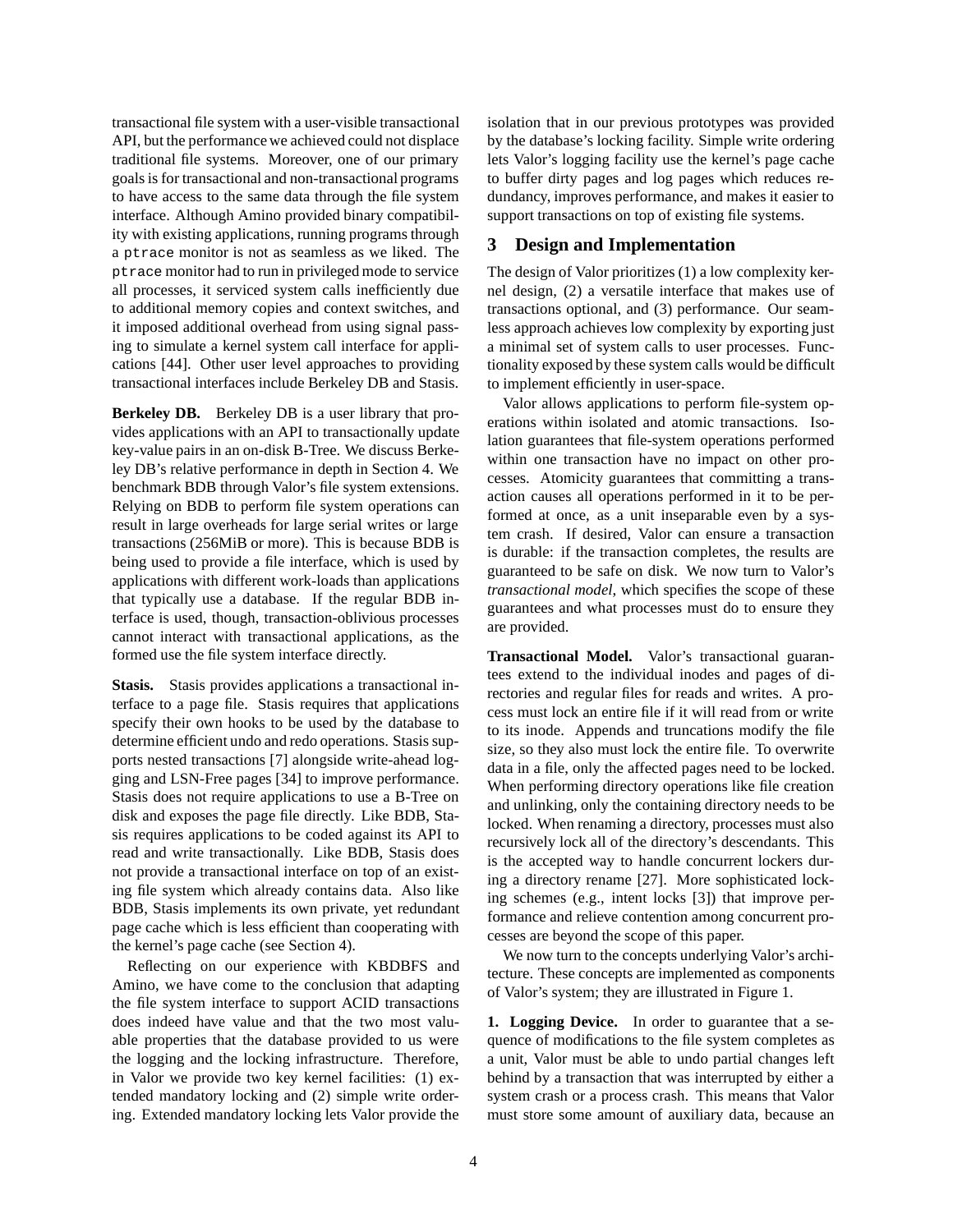

*Figure 1: Valor Architecture*

unmodified file system can only be relied upon to atomically update a single sector and does not provide a mechanism for determining the state before an incomplete write. Common mechanisms for storing this auxiliary data include a *log* [7] and WAFL [13]. Valor does not modify the existing file system, so it uses a log stored on a separate partition called the *log partition*.

**2. Simple Write Ordering.** Valor relies on the fact that even if a write to the file system fails to complete, the auxiliary information has already been written to the log. Valor can use that information to undo the partial write. In short, Valor needs to have a way to ensure that writes to the log partition occur before writes to other file systems. This requirement is a special case of *write ordering*, in which the page cache can control the order in which its writes reach the disk. We discuss our implementation in Section 3.1, which we call *simple write ordering* both because it is a special case and because it operates specifically at page granularity.

**3. Extended Mandatory Locking.** Isolation gives a process the illusion that there are no other concurrently executing processes accessing the same files, directories, or inodes. Transactional processes can implement this by first acquiring a lock before reading or writing to a page in a file, a file's inode, or a directory. However, an OS with a POSIX interface and pre-existing applications must support processes that do not use transactions. These *transaction-oblivious* processes do not acquire locks before reading from or writing to files or directories. *Extended mandatory locking* ensures that all processes acquire locks before accessing these resources. See Section 3.2.

**4. Interception Mechanism.** New applications can use special APIs to access the transaction functionality that Valor provides; however, pre-existing applications must be made to run correctly if they are executed inside a transaction. This could occur if, for example, a Valor-aware application starts a transaction and launches a standard shell utility. To do this, Valor modifies the standard POSIX system calls used by unmodified applications to perform the locking necessary for proper isolation. Section 3.3 describes our modifications.

The above four Valor components provide the necessary infrastructure for the seven Valor system calls. Processes that desire transactional semantics must use the Valor system calls to log their writes and acquire locks on files. We now discuss the Valor system calls and then provide a short example to illustrate Valor's basic operation.

**Valor's Seven System Calls.** When an application uses the following seven system calls correctly (e.g., calling the appropriate system call before writing to a page), Valor provides that application fully transactional semantics. This is true even if other user-level applications do not use these system calls or use them incorrectly.

- **Log Begin** begins a transaction. This must be called before all other operations within the transaction.
- **Log Append** logs an *undo-redo record*, which stores the information allowing a subsequent operation to be reversed. This must be called before every operation within the transaction. See Section 3.1.
- **Log Resolve** ends a transaction. In case of an error, a process may voluntarily *abort* a transaction, which undoes partial changes made during that transaction. This operation is called an *abort*. Conversely, if a process wants to end the transaction and ensure that changes made during a transaction are all done as an atomic unit, it can *commit* the transaction. Whether a log resolve is a commit or an abort depends on a flag that is passed in.
- **Transaction Sync** flushes a transaction to disk. A process may call Transaction Sync to ensure that changes made in its committed transactions are on disk and will never be undone. This is the only sanctioned way to achieve durability in Valor. O DIRECT, O SYNC, and fsync [9] have no useful effect within a transaction for the same reason that nested transactions cannot be durable: the parent transaction has yet to commit [7].
- **Lock, Lock Permit, Lock Policy** Our Lock system call locks a page range in a file, an entire directory, or an entire file with a shared or exclusive lock. This is implemented as a modified fcntl. These routines provide Valor's support for transac-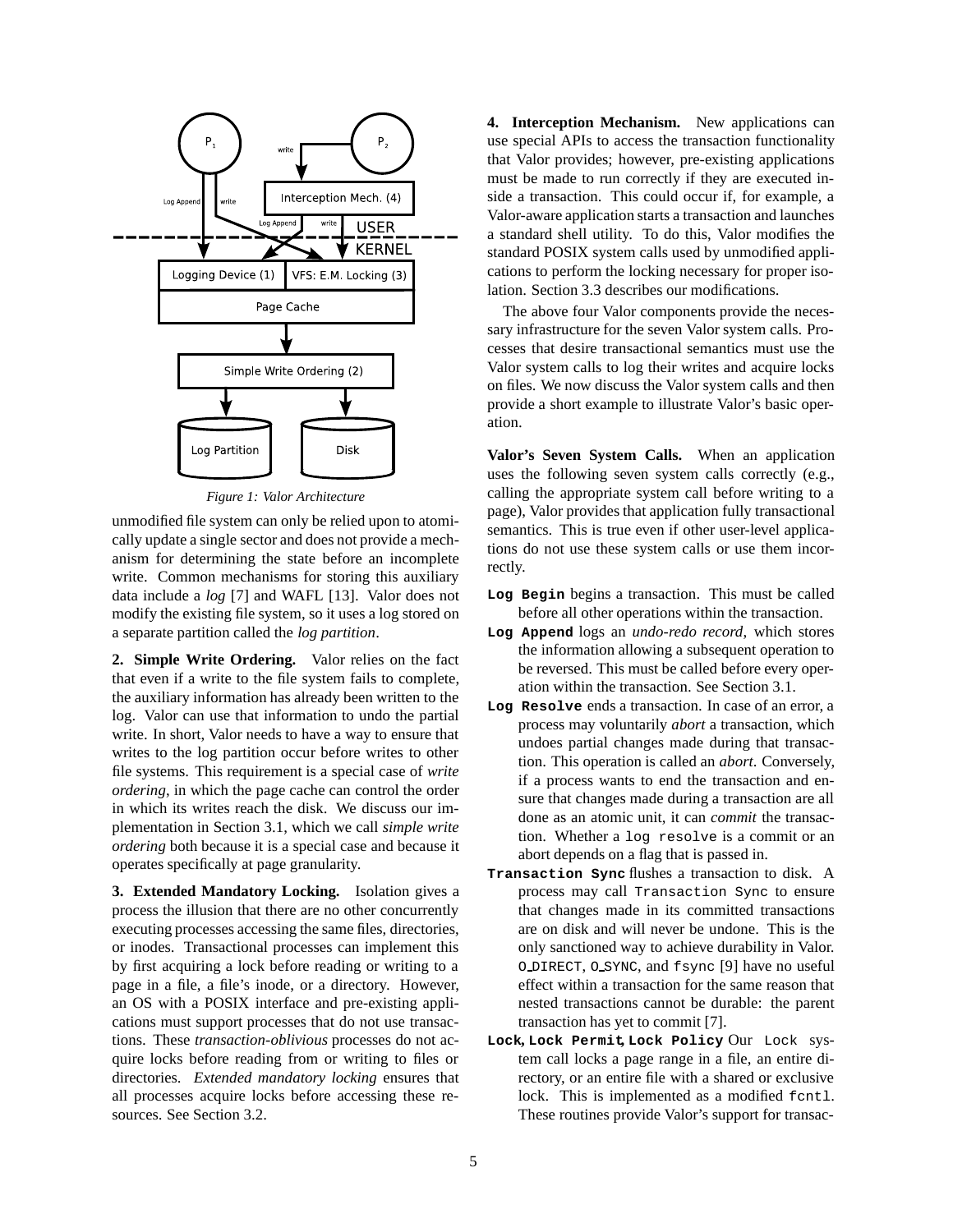tional isolation. Lock Permit and Lock Policy are required for security and inter-process transactions, respectively. See Section 3.2.

**Cooperating with the Kernel Page Cache.** As illustrated in Figure 1, the kernel's page cache is central to Valor, and one of Valor's key contributions is its close cooperation with the page cache. In systems that do not support transactions, the write(2) system call initiates an asynchronous write which is later flushed to disk by the kernel page cache's dirty-page write-back thread. In Linux, this thread is called pdflush [1]. If an application requires durability in this scenario, it must explicitly call fsync(2). Omitting durability by default is an important optimization which allows pdflush to economize on disk seeks by grouping writes together. Databases, despite introducing transaction semantics, achieve similar economies through *No-Force* page caches. These caches write auxiliary log records only when a transaction commits, and then only as one large serial write, and use threads similar to pdflush to flush data pages asynchronously [7]. Valor is also No-Force, but can further reduce the cost of committing a transaction by writing nothing—neither log pages nor data pages—until pdflush activates. Valor's simple write ordering scheme facilitates this optimization by guaranteeing that writes to the log partition always occur before the corresponding data writes. In the absence of simple write ordering, Valor would be forced to implement a redundant page cache, as many other systems do. Valor implements simple write ordering in terms of existing Linux fsync semantics which returns when the writes are scheduled, but before they hit the disk platter. This introduces a short race where applications running on top of Valor and the other systems we evaluated (Berkeley DB, Stasis, and ext3) could crash unrecoverably. Unfortunately, this is the standard fsync implementation and impacts other systems such as MySQL, Berkeley DB, and Stasis [45] which rely on fsync or its like (i.e., fdatasync, O SYNC, and direct-IO).

One complexity introduced by this scheme is that a transaction may be completely written to the log, and reported as durable and complete, but its data pages may not yet all be written to disk. If the system crashes in this scenario, Valor must be able to complete the disk writes during recovery to fulfill its durability guarantee. Similar to database systems that also perform this optimization, Valor includes sufficient information in the log entries to *redo* the writes, allowing the transaction to be completed during recovery.

Another complexity is that Valor supports large transactions that may not fit entirely in memory. This means that some memory pages that were dirtied during an incomplete transaction may be flushed to disk to relieve memory pressure. If the system crashes in this scenario, Valor must be able to rollback these flushes during recovery to fulfill its atomicity guarantee. Valor writes *undo* records describing the original state of each affected page to the log when flushing in this way. A page cache that supports flushing dirty pages from uncommitted transactions is known as a *Steal* cache; XFS [41], ZFS [40], and other journaling file systems are No-Steal, which limits their transaction size [42] (see Section 2). Valor's solution is a variant of the ARIES transaction recovery algorithm [20].

**An Example.** Figure 2 illustrates Valor's writeback mechanism. A process  $P_2$  initially calls the Lock system call to acquire access to two data pages in a file, then calls the Log Append system call on them, generating the two 'L's in the figure, and then calls write(2) to update the data contained in the pages, generating the two 'P's in the figure. Finally, it commits the transaction and quits. The processes did not call transaction sync. On the left hand side, the figure shows the state of the system before  $P_2$  commits the transaction; because of Valor's non-durable No-Force logging scheme, data pages and corresponding undo/redo log entries both reside in the page cache. On the right hand side, the process has committed and exited; simple write ordering ensures that the log entries are safely resident on disk, and the data pages will be written out by pdflush as needed.



#### *Figure 2: Valor Example*

We now discuss each of Valor's four architectural components in detail. Section 3.1 discusses the logging, simple write ordering, and recovery components of Valor. Section 3.2 discusses Valor's extended mandatory locking mechanism, and Section 3.3 explains Valor's interception mechanism.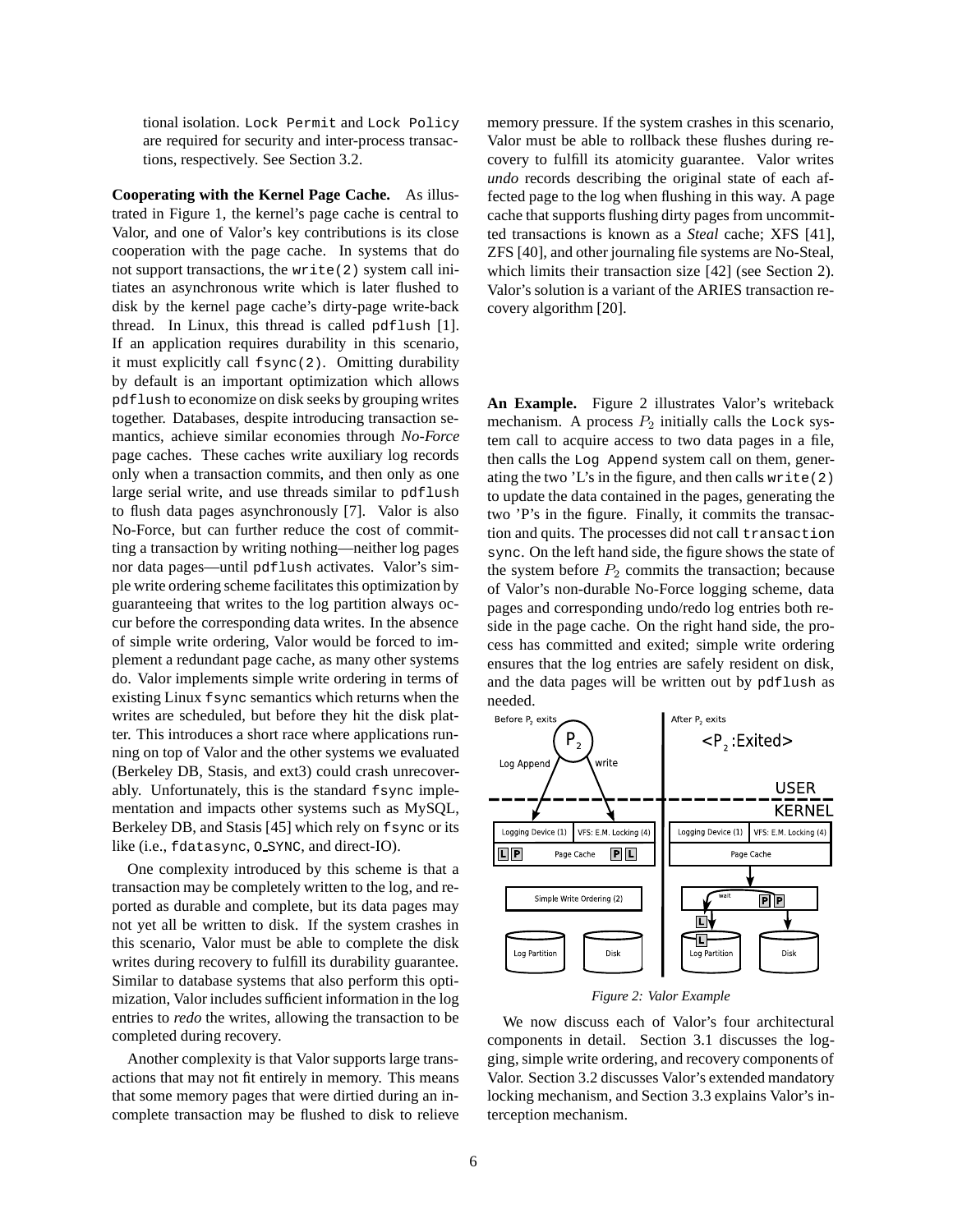# **3.1 The Logging Interface**

Valor maintains two logs. A *general-purpose log* records information on directory operations, like adding and removing entries from a directory, and inode operations, like appends or truncations. A *page-value log* records modifications to individual pages in regular files [2]. Before writing to a page in a regular file (*dirtying* the page), and before adding or removing a name from a directory, the process must call Log Append to prepare the associated undo-redo record. We refer to this undo-redo record as a *log record*. Since the bulk of file system I/O is from dirtying pages and not directory operations, we have only implemented Valor's page log for evaluation. Valor manages its logs by keeping track of the state of each transaction, and tracking which log records belong to which transactions.



# **3.1.1 In-Memory Data Structures**

There are three states a transaction can be in during the course of its life: (1) *in-flight*, in which the application has called Log Begin but has not yet called Log Resolve; (2) *landed*, in which the application has called Log Resolve but the transaction is not yet safe to deallocate; and (3) *freeing*, in which the transaction is ready to be deallocated. Landed is distinct from freeing because if an application does not require durability, Log Resolve causes neither the log nor the data from the transaction to be flushed to disk (see above, *Cooperating with the Kernel Page Cache*).

Valor tracks a transaction by allocating a *commit set* for that transaction. A commit set consists of a unique *transaction ID* and a list of log records. As depicted in Figure 3, Valor maintains separate lists of in-flight, landed, and freeing commit sets. It also uses a radix tree to track free on-disk log records.

**Life Cycle of a Transaction.** When a process calls Log Begin, it gets a transaction ID by allocating a new log record, called a *commit record*. Valor then creates an in-memory commit set and moves it onto the inflight list. During the lifetime of the transaction, whenever the process calls Log Append, Valor adds new log records to the commit set. When the process calls Log Resolve, Valor moves its commit set to the landed list and marks it as *committed* or *aborted* depending on the flag passed in by the process. If the transaction is committed, Valor writes a *magic value* to the commit record allocated during Log Begin. If the system crashes and the log is complete, the value of this log record dictates whether the transaction should be recovered or aborted.

One thing Valor must be careful about is the case in which a log record is flushed to disk by pdflush, its corresponding file page is updated with a new value, and the file system containing that file page writes it to disk, thus violating write ordering. To resolve this issue, Valor keeps a flag in each page in the kernel's page cache. This flag can read *available* or *unavailable*; between the time Valor flushes the page's log record to the log and the time the file system writes the dirty page back to disk, it is marked as unavailable, and processes which try to call Log Append to add new log records wait until it becomes available, thus preserving our simple write ordering constraint. For hot file-system pages (e.g., those containing global counters), this could result in bursty write behavior. One possible remedy is to borrow Ext3's solution: when writing to an *unavailable* page, Valor can create a copy. The original copy remains read-only and is freed after the flush completes. The new copy is used for new reads and writes and is not flushed until the next pdflush, maintaining the simple write ordering.

We modified pdflush to maintain Valor's in-memory data structures and to obey simple write ordering by flushing the log's super block before all other super blocks. When pdflush runs, it (1) moves commit sets which have been written back to disk to the freeing list, (2) marks all page log records in the inflight and landed lists as unavailable, (3) atomically transitions the disk state to commit landed transactions to disk, and (4) iterates through the freeing list to deallocate transactions which have been safely written back to disk.

Soft vs. Hard Deallocations. Valor deallocates log records in two situations: (1) when a Log Append fails to allocate a new log record, and (2) when pdflush runs. *Soft deallocation* waits for pdflush to naturally write back pages and moves a commit set to the freeing list to be deallocated once all of its log records have had their changes written back. *Hard deallocation* explicitly flushes a landed commit set's dirty pages and directory modifications so it can immediately deallocate it.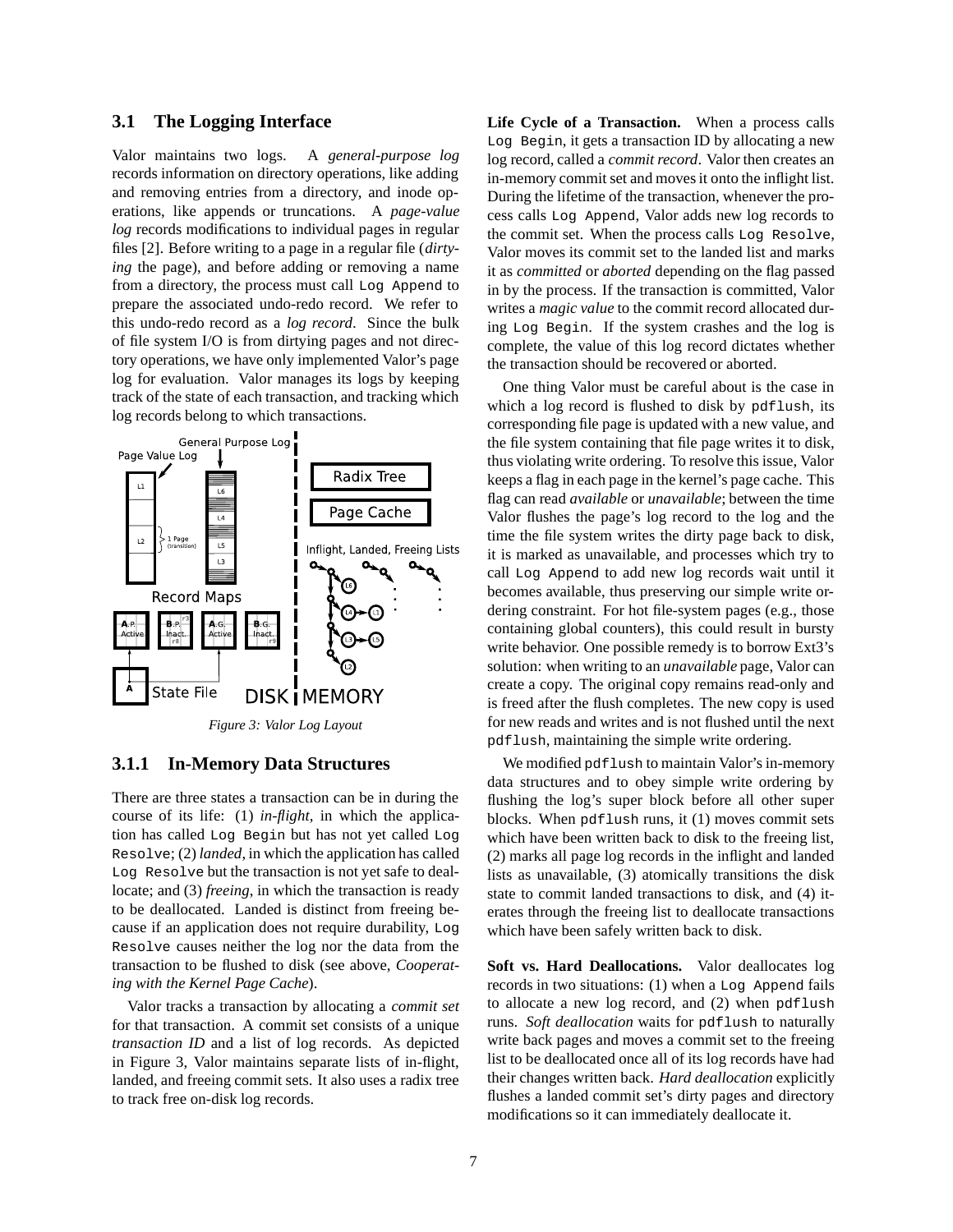## **3.1.2 On-Disk Data Structures**

Figure 3 shows the page-value log and general-purpose log. Valor maintains two *record map* files to act as superblocks for the log files, and to store which log records belong to which transactions. One of these record map files corresponds to the general-purpose log, and the other to the page-value log. For a given log, there are exactly the same number of entries in the record map as there are log records in the log. The five fields of a record map entry are:

- **Transaction ID** The transaction (commit set) this log record belongs to.
- **Log Sequence Number (LSN)** Indicates when this log record was allocated.

**inode** Inode of the file whose page was modified. **netid** Serial number of the device the inode resides on. **offset** Offset of the page that was modified.

General-purpose log records contain directory path names for recovery of original directory listings in case of a crash. Page value log records contain a speciallyencoded page to store both the undo and the redo record. The state file is part of the mechanism employed by Valor to ensure atomicity. It is described in Section 3.1.3 along with Valor's atomic flushing procedure.

**Transition Value Logging.** Although the undo-redo record of an update to a page could be stored as the value of the page before the update and the value after, Valor instead makes a reasonable optimization in which it stores only the XOR of the value of the page before and after the update. This is called a *transition page*. Transition pages can be applied to either recover or abort the on-disk image. A pitfall of this technique is that idempotency is lost [7]; Valor avoids this problem by recording the location and value of the first bit of each sector in the log record that differed between the undo and redo image. Although log records are always page-sized, this information must be stored on a per-sector basis as the disk may only write part of the page. (Because meta-data is stored in a separate map, transition pages in the log are all sector-aligned.) If a transaction updates the same page multiple times, Valor forces each Log Append call to wait on the Page Available flag which is set by the simple write ordering component operating within pdflush. If it does not have to wait, the call may update the log record's page directly, incurring no I/O. However, if the call must wait, then a new log record must be made to ensure recoverability.

## **3.1.3 LDST: Log Device State Transition**

Valor's in-memory data structures are a reflection of Valor's on-disk state; however, as commit sets and log records are added, Valor's on-disk state becomes stale until the next time pdflush runs. We ensure that

pdflush performs an atomic transition of Valor's ondisk state to reflect the current in-memory state, thus making it no longer stale. To represent the previous and next state of Valor's on-disk files, we have a *stable* and *unstable* record map for each log file. The stable record maps serve as an authoritative source for recovery in the event of a crash. The unstable record maps are updated during Valor's normal operation, but are subject to corruption in the event of crashes. The purpose of Valor's LDST is to make the unstable record map consistent, and then safely and atomically relabel the stable record maps as unstable and vice versa. This is similar to the scheme employed by LFS [32, 37].

The core atomic operation of the LDST is a pointer update, in which Valor updates the state file. This file is a pointer to the pair of record maps that is currently stable. Because it is sector-aligned and less than one sector in size, a write to it is atomic. All other steps ensure that the record maps are accurate at the point in time where the pointer is updated. The steps are as follows:

- 1. Quiesce (block) all readers and writers to any ondisk file in the Valor partition.
- 2. Flush the inodes of the page-value and generalpurpose log files. This flushes all new log records to disk. Log records can only have been added, so a crash at this point has no effect as the stable records map does not point to any of the new entries.
- 3. Flush the inodes of the unstable page-value and general-purpose record map files.
- 4. Write the names of the newly stable record maps to the state file.
- 5. Flush the inode of the state file. The up-to-date record map is now stable, and Valor now recovers from it in case of a system crash.
- 6. Copy the contents of the stable (previously unstable) record map over the contents of the unstable (previously stable) record map, bringing it up to date.
- 7. Un-quiesce (unblock) readers and writers.
- 8. Free all freeing log records.

**Atomicity.** The atomicity of transactions in Valor follows from two important constraints which Valor ensures that the OS obeys: (1) that writes to the log partition and data partitions obey simple write ordering and (2) that the LDST is atomic. At mount time, Valor runs recovery (Section 3.1.4) to ensure that the log is ready and fully describes the on-disk system state when it is finished mounting. Thereafter, all proper transactional writes are preceded by Log Append calls. No writes go to disk until pdflush is called or Valor's Transaction Sync is called. Simple write ordering ensures that in both cases, the log records are written before the inplace updates, so no update can reach the disk unless its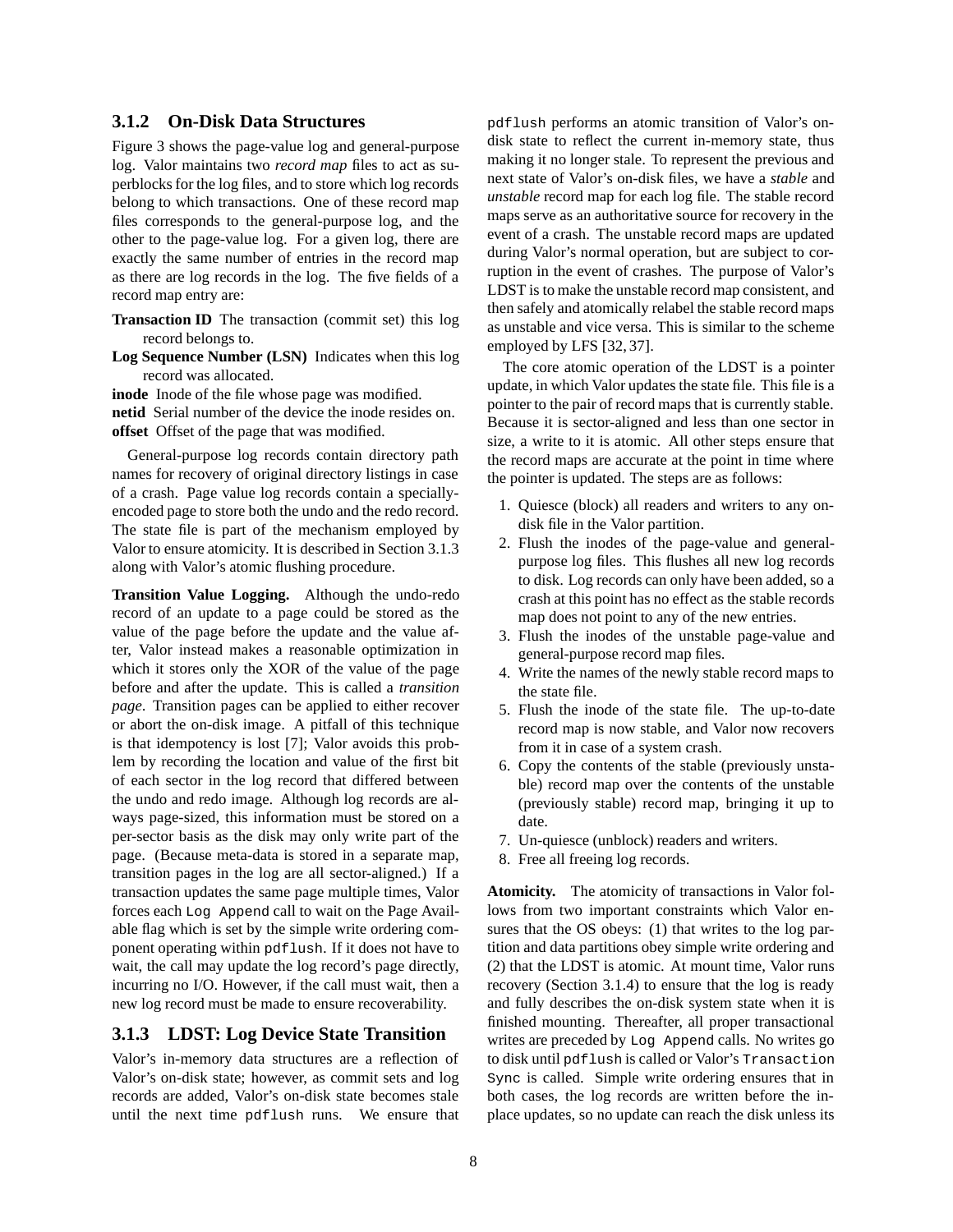corresponding log record has already been written. Log records themselves are written atomically and safely because writes to the log's backing store are only made during an LDST. Since an LDST is atomic, the state of the entire system advances forward atomically as well.

# **3.1.4 Performing Recovery**

**System Crash Recovery.** During the mount operation, the logging device checks to see if there are any outstanding log records and, if so, runs recovery. During umount, the Logging Device flushes all committed transactions to disk and aborts all remaining transactions. Valor can perform recovery easily by reading the state file to determine which record map for each log is stable, and reconstructing the commit sets from these record maps. A log sequence number (LSN) stored in the record map allows Valor to read in reverse order the events captured within the log and play them forward or back based on whether the write needs to be completed to satisfy durability or rolled back to satisfy atomicity. Recovery finds all record map entries and makes a commit set for each of them which is by default marked as aborted. While traversing through record map entries if it finds a record map entry with a magic value (written asynchronously during Log Resolve) indicating that this transaction was committed, it marks that set committed. Finally all commit sets are deallocated and an LDST is performed. The system can come on line.

**Process Crash Recovery.** Recovery handles the case of a system crash, something handled by all journaling file systems. However, Valor also supports user-process transactions and, by extension, user-process recovery. When a process calls the do\_exit process clean-up routine in the kernel, their task struct is checked to see if a transaction was in-flight. If so, then Valor moves the commit set for the transaction onto the landed list and marks the commit set as aborted.

# **3.2 Ensuring Isolation**

*Extended mandatory locking* is a derivation of mandatory locking, a system already present in Linux and Solaris [10, 18]. Mandatory locks are shared for reads but exclusive for writes and must be acquired by all processes that read from or write to a file. Valor adds these additional features: (1) a locking permission bit for owner, group, and all (LPerm), (2) a lock policy system call for specifying how locks are distributed upon exit, and (3) the ability to lock a directory (and the requirement to acquire this lock for directory operations). System calls performed by non-transactional processes that write to a file, inode, or directory object acquire the appropriate lock before performing the operation and then release the lock upon returning from the call. Nontransactional system calls are consequently two-phase with respect to exclusive locks and well-formed with respect to writes. Thus Valor provides degree 1 isolation. In this environment, then, by the degrees of isolation theorem [7], transactional processes that obey higher degrees of isolation can have transactions with repeatable reads (degree 3) and no lost updates (degree 2).

Valor supports inter-process transactions by implementing inter-process locking. Processes may specify (1) if their locks can be recursively acquired by their children, and (2) if a child's locks are released or instead given to its parent when the child exits. These specifications are propagated to the Extended Mandatory Locking system with the Lock Policy system call.

Valor prevents misuse of locks by allowing a process to acquire a lock only under one of two circumstances: (1) if the process has permission to acquire a lock on the file according to the LPerm of the file, or (2) if the process has read access or write access, depending on the type of the lock. Only the owner of a file can change the LPerm, but changes to the LPerm take effect regardless of transactions' isolation semantics. Deadlock is prevented using a deadlock-detection algorithm. If a lock would create a circular dependency, then an error is returned. Transaction-aware processes can then recover gracefully. Transaction-oblivious processes should check the status of the failed system call and return an error so that they can be aborted. This works well in practice. We have successfully booted, used, and shutdown a previous version of the Valor system with extended mandatory locking and the standard legacy programs. A related issue is the locking of frequently accessed file-system objects or pages. The default Valor behavior is to provide degree 1 isolation, which prevents another transaction from accessing the page while another transaction is writing to it. For transaction-oblivious processes, because each individual system call is treated as a transaction, these locks are short lived. For transaction-aware processes, an appropriate level of isolation can be chosen (e.g., degree 2—no lost updates) to maximize concurrency and still provide the required isolation properties.

# **3.3 Application Interception**

Valor supports applications that are aware of transactions but need to invoke subprocesses that are not transaction-aware within a transaction. Such a subprocess is wrapped in a transaction that begins when it first performs a file operation and ends when it exits. This is useful for a transactional process that forks subprocesses (e.g., grep) to do work within a transaction. During system calls, Valor checks a flag in the process to determine whether to behave transactionally or not. In particular, when a process is forked, it can specify if its child is transaction-oblivious. If so, the child has its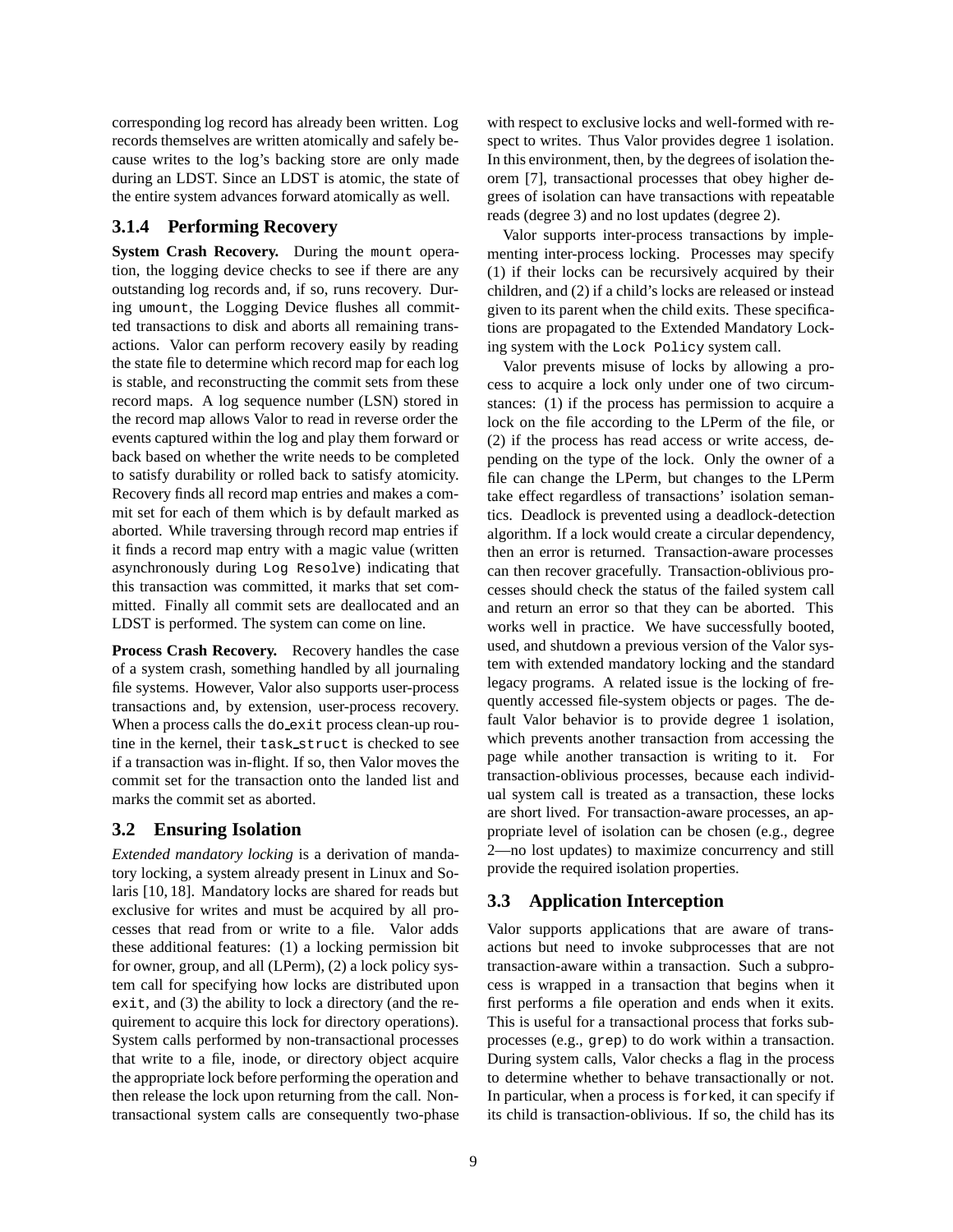Transaction ID set to that of the parent and its in-flight state set to Oblivious. When the process performs any system call that constitutes a read or a write on a file, inode, or directory object, the in-flight state is checked, and an appropriate Log Append call is made with the Transaction ID of the process.

# **4 Evaluation**

Valor provides atomicity, isolation, and durability, but these properties come at a cost: writes between the log device and other disks must be ordered, transactional writes incur additional reads and writes, and in-memory data structures must be maintained. Additionally, Valor is designed to provide these features while only requiring minor changes to a standard kernel's design. In this section we evaluate the performance of our Valor design and also compare it to stasis and BDB. Section 4.1 describes our experimental setup. Section 4.2 analyzes a benchmark based on an idealized ARIES transaction logger to derive a lower bound on overhead. Section 4.3 evaluates Valor's performance for a serial file overwrite. Section 4.4 evaluate Valor's transaction throughput. Section 4.5 analyzes Valor's concurrent performance. Finally, Section 4.6 measure Valor's recovery time. All benchmarks test scalability.

# **4.1 Experimental Setup**

We used four identical machines, each with a 2.8GHz Xeon CPU and 1GB of RAM for benchmarking. Each machine was equipped with six Maxtor DiamondMax 10 7,200 RPM 250GB SATA disks and ran CentOS 5.2 with the latest updates as of September 6, 2008. To ensure a cold cache and an equivalent block layout on disk, we ran each iteration of the relevant benchmark on a newly formatted file system with as few services running as possible. We ran all tests at least five times and computed 95% confidence intervals for the mean elapsed, system, user, and wait times using the Student's-t distribution. In each case, unless otherwise noted, the half widths of the intervals were less than 5% of the mean. Wait time is elapsed time less system and user time and mostly measures time performing I/O, though it can also be affected by process scheduling. We benchmarked Valor on the modified Valor kernel, and all other systems on a stable unmodified 2.6.25 Linux kernel.

**Comparison to Berkeley DB and Stasis.** The most similar technologies to Valor are Stasis and Berkeley DB (BDB): two user level logging libraries that provide transactional semantics on top of a page store for transactions with atomicity and isolation and with or without durability. Valor, Stasis, and BDB were all configured to store their logs on a separate disk from their data, a standard configuration for systems with more than one disk [7]. The logs used by Valor, Stasis, and BDB were set to 128MiB. Since Valor prioritizes nondurable transactions, we configured Stasis and BDB to also use non-durable transactions. This configuration required modifying the source code of Stasis to open its log without O SYNC mode. Similarly, we configured BDB's environment with DB TXN WRITE NOSYNC. The ext3 file system performs writes asynchronously by default. For file-system workloads it is important to be able to perform efficient asynchronous serial writes, so non-durable transactions performing asynchronous serial writes were the focus during our benchmarking. BDB indexed each page in the file by its page offset and file ID (an identifier similar to an inode number). We used the B-Tree access method as this is the suitable choice for a large file system [44].

# **4.2 Mock ARIES Lower Bound**

Figure 4 compares Valor's performance against a mock ARIES transaction system to see how close Valor comes to the ideal performance for its chosen logging system. We configured a separate logging block device with ext2, in order to avoid overhead from unnecessary journaling in the file system. We configured the data block device with ext3, since journaled file systems are in common use for file storage. We benchmarked a 2GiB file overwrite under three mock systems. MT-ow-noread performed the overwrite by writing zeros to the ext2 device to simulate logging, and then writing zeros to the ext3 device to simulate write back of dirty pages. MTow differs from MT-ow-noread in that it copies a preexisting 2GiB data file to the log to simulate time spent reading in the before image. MT-ow-finite differs from the other mock systems in that it uses a 128MiB log, forcing it to break its operation into a series of 128MiB copies into the log file and writes to the data file. A transaction manager based on the ARIES design must do at least as much I/O as MT-ow-finite. Valor's overhead on top of MT-ow-finite is 35%. Stasis's is 104%. The cost of MT-ow reading the before images as measured by the overhead of MT-ow on MT-ow-noread is only 2%. The cost of MT-ow-finite restricting itself to a finite log is 16% due to required additional seeking. Stasis's overhead is more than Valor's overhead due to maintaining a redundant page cache in user space.

# **4.3 Serial Overwrite**

In this benchmark we measure the time it takes for a process to transactionally overwrite an existing file. File transfers are an important workload for a file system. See Figure 5. Providing transactional protection to large file overwrites demonstrates Valor's ability to scale with larger workloads and handle typical file system operations. Since there is data on the disk already, all systems but ext3 must log the contents of the page before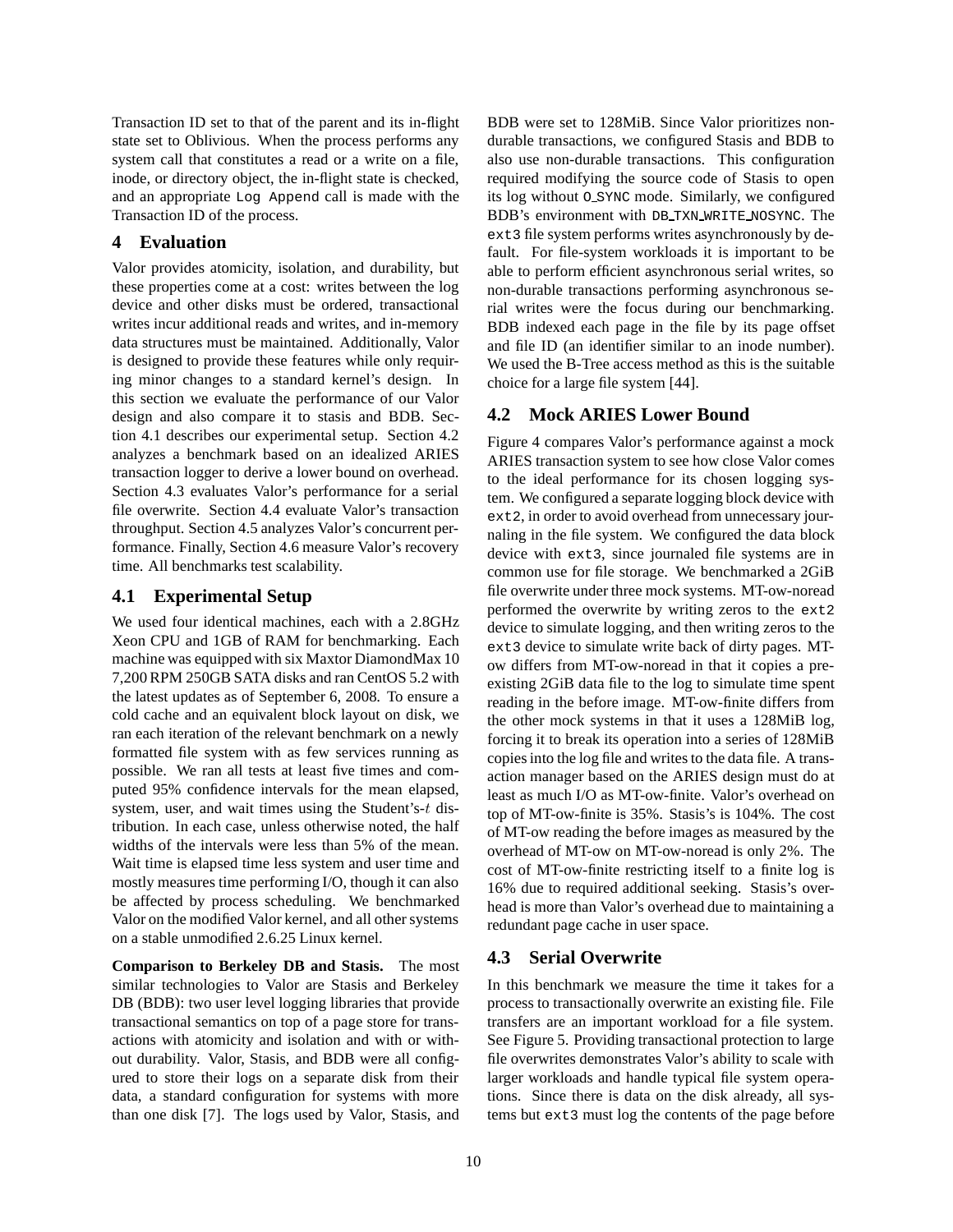

*Figure 4: Valor and Stasis's performance relative to Mock ARIES Lower Bound*



*Figure 5: Async serial overwrite of files of varying sizes*

overwriting it. The transactional systems use a transaction size of 16 pages. The primary observation from these results is that each system scales linearly with respect to the amount of data it must write. Valor runs 2.75 times longer than ext3, spending the majority of that overhead writing Log Records to the Log Device. Stasis runs 1.75 times slower than Valor. It spends additional time allocating pages in user space for its own page cache, and doing additional memory copies for its writes to both its log and its store file. For the 512 MiB over write of Valor and Stasis, and the 256 MiB over write of Stasis the half-widths were 11%, 7%, and 23% respectively. The asynchronous nature of the benchmark caused Valor and Stasis' page cache to introduce fluctuations in an otherwise stable serial write. BDB's on-disk B-Tree format, which is very different from Stasis's and Valor's simple page-based layout, makes it difficult to perform well in this I/O intensive workload that has little need for  $log(n)$  B-Tree lookups. Because of this Valor runs 8.22 times the speed of BDB.

#### **4.4 Transaction Granularity**

We measured the rate for processing small durable transactions with varying transaction sizes. This benchmark establishes Valor's ability to handle many small transac-



*Figure 6: Run times for transactions, increasing granularity*

tions, and indicates the overhead of beginning and committing a transaction on a write. We measured BDB, Valor, Stasis, and ext3. For ext3 we simply used the native page size on the disk. See Figure 6. The throughput benchmark is simply the overwrite benchmark from Section 4.3, but we vary the size of the transaction rather than the amount of data to write. We see the typical result that the non-transactional system (ext3) is unaffected: transactional systems converge on a constant factor of the non-transactional system's performance as the overhead of beginning and committing a transaction approaches zero. BDB converges on a factor of 23 of ext3's elapsed time, Stasis converges on a factor of 4.2, and Valor converges on a factor of 2.9. It is interesting that Valor has an overhead of 76% with respect to Stasis, and Stasis has an overhead of 25% with respect to BDB for single page transactions. BDB is oriented toward small transactions making updates to a B-Tree, not serial I/O. As the granularity decreases, Stasis and BDB converge to less efficient constant factors of the non-transactional ext3's performance than what Valor converges to. This would imply that Valor's overhead for Log Append is lower than Stasis's since Valor operates from within the kernel and eliminates the need for a redundant page cache. For one page transactions BDB has already converged to a constant factor of ext3s performance starting at 1-page transactions: for transactions less than one page in size, BDB began to perform worse.

## **4.5 Concurrent Writers**

Concurrency is an important measure of how a file interface can handle seeking and less memory while writing. One application of Valor would be to grant atomicity to package managers which may unpack large packages in parallel. To measure concurrency we ran varying numbers of processes that would each serially overwrite an independent file concurrently. Each process wrote 1GiB of data to its own file, and we ran the benchmark with 2, 4, 8, and 16 processes running concurrently. Figure 7 il-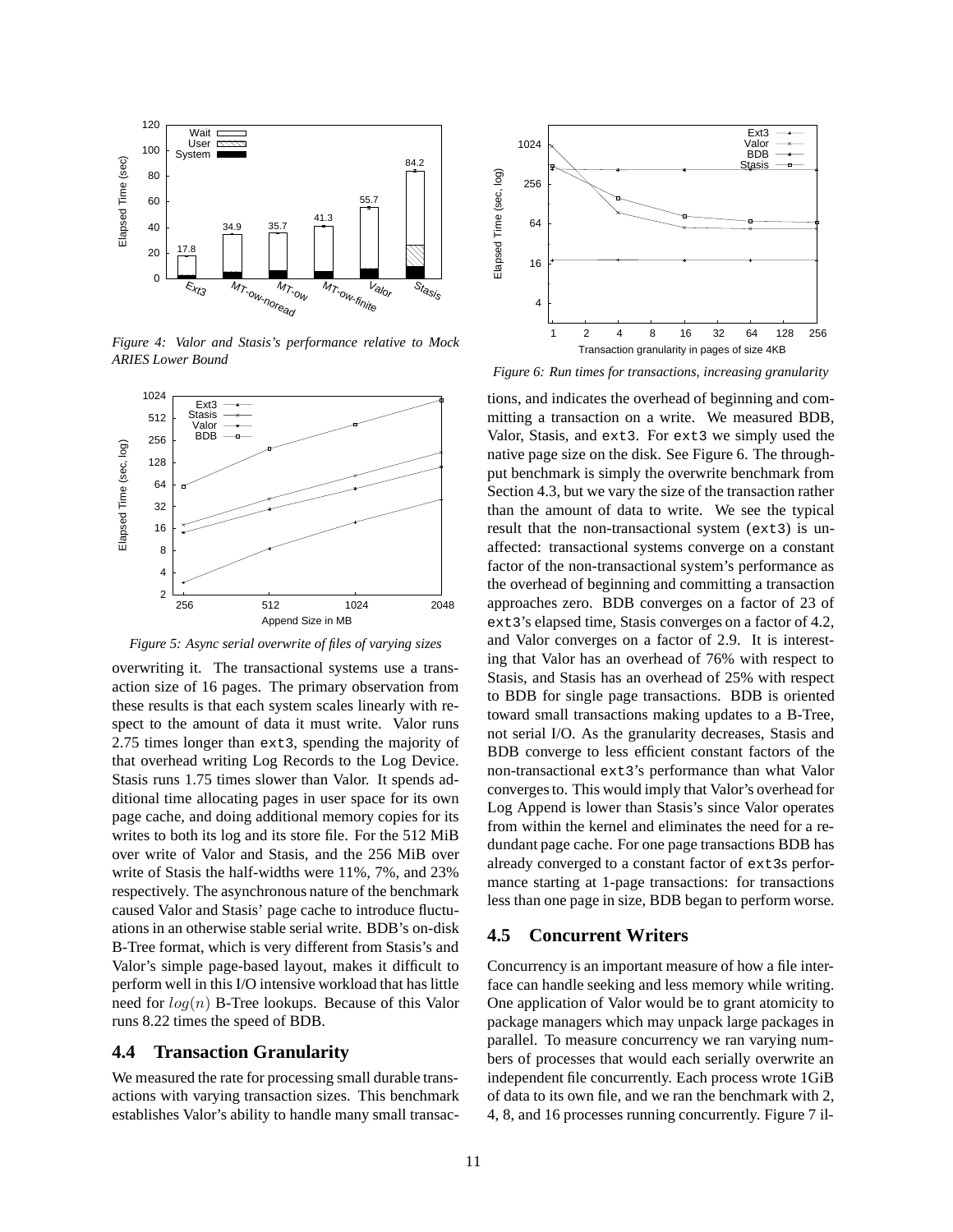

*Figure 7: Execution times for multiple concurrent processes accessing different files*

lustrates the results of our benchmark. For low numbers of processes (2, 4, and 8) BDB had half-widths of 35%, 6%, and %5 because of the high variance introduced by BDB's user space page cache. Stasis and BDB run at 2.7 and 7.5 times the elapsed time of ext3. For the 2, 4, 8, and 16 process cases, Valor's elapsed time is 3.0, 2.6, 2.4, and 2.3 times that of ext3. What is notable is that these times converge on lower factors of ext3 for high numbers of concurrent writers. The transactional systems must perform a serial write to a log followed by a random seek and a write for each process. BDB and Stasis must maintain their page caches, and BDB must maintain B-Tree structures on disk and in memory. For small numbers of processes, the additional I/O of writing to Valor's log widens the gap between transactional systems and ext3, but as the number of processes and therefore the number of files being written to at once increases, the rate of seeks overtakes the cost of an extra log serial write for each data write, and maintenance of on-disk or in-memory structures for BDB and Stasis.

## **4.6 Recovery**

One of the main goals of a journaling file system is to avoid a lengthy fsck on boot [11]. Therefore it is important to ensure Valor can recover from a crash in a finite amount of time with respect to the disk. Valor's ability to recover a file after a crash is based on its logging an equivalent amount of data during operation. The amount of total data that Valor must recover cannot exceed the length of Valor's log, which was 128 MiB in all our benchmarks. Valor's recovery process consists of: (1) reading a page from the log, (2) reading the original page on disk, (3) determining whether to roll forward or back, and (4) writing to the original page if necessary. To see how long Valor took to recover for a typical amount of uncommitted data, we tested the recovery of 8MiB, 16MiB and 32MiB of uncommitted data. In the first trial, two processes were appending to separate files



*Figure 8: Time spent recovering from a crash for varying amounts of uncommitted data and varying number of processes*

when they crashed, and their writes had to be rolled back by recovery. In the second trial, three processes were appending to separate files. Process crash was simulated by simply calling  $ext{exit}(2)$  and not committing the transaction. Valor first reads the Record Map to reconstitute the in-memory state at the time of crash, then plays each record forward or back in reverse Log Sequence Number (LSN) order. Figure 8 illustrates our recovery results. Label 2/8-rec in the figure shows elapsed time taken by recovery to recover 8MiB of data in the case of 2 process crash. We see that although the amount of time spent recovering is proportional to the amount of uncommitted data for both the 2 and 3 process case, that recovering 3 processes takes more time than for 2 because of additional seeking back and forth between pages on disk associated with log records for 3 uncommitted transactions instead of 2. 2/32-rec is 2.31 times slower than 2/16-rec and 2/16-rec is 1.46 times slower than 2/8-rec due to varying size of recoverable data. Similarly, 3/32 rec is 2.04 times slower than 3/16-rec and 3/16-rec is 1.5 times slower than 3/8-rec. Keeping the amount of recoverable data same we see that 3 processes have 44%, 63%, and 60% overhead compared to 2 process with recoverable data of 8MiB, 16MiB, 32MiB, respectively. In the worst case, Valor recovery can become a random read of 128MiB of log data, followed by another random read of 128MiB of on-disk data, and finally 128MiB of random writes to roll back on-disk data.

Valor does no logging for read-only transactions (e.g., getdents, read) because they do not modify the file system. Valor only acquires a read lock on the pages being read, and, because it calls directly down into the file system to service the read request, there is no overhead.

Systems which use an additional layer of software to translate file system operations into database operations and back again introduce additional overhead. This is why Valor achieves good performance with respect to other database-based user level file system implemen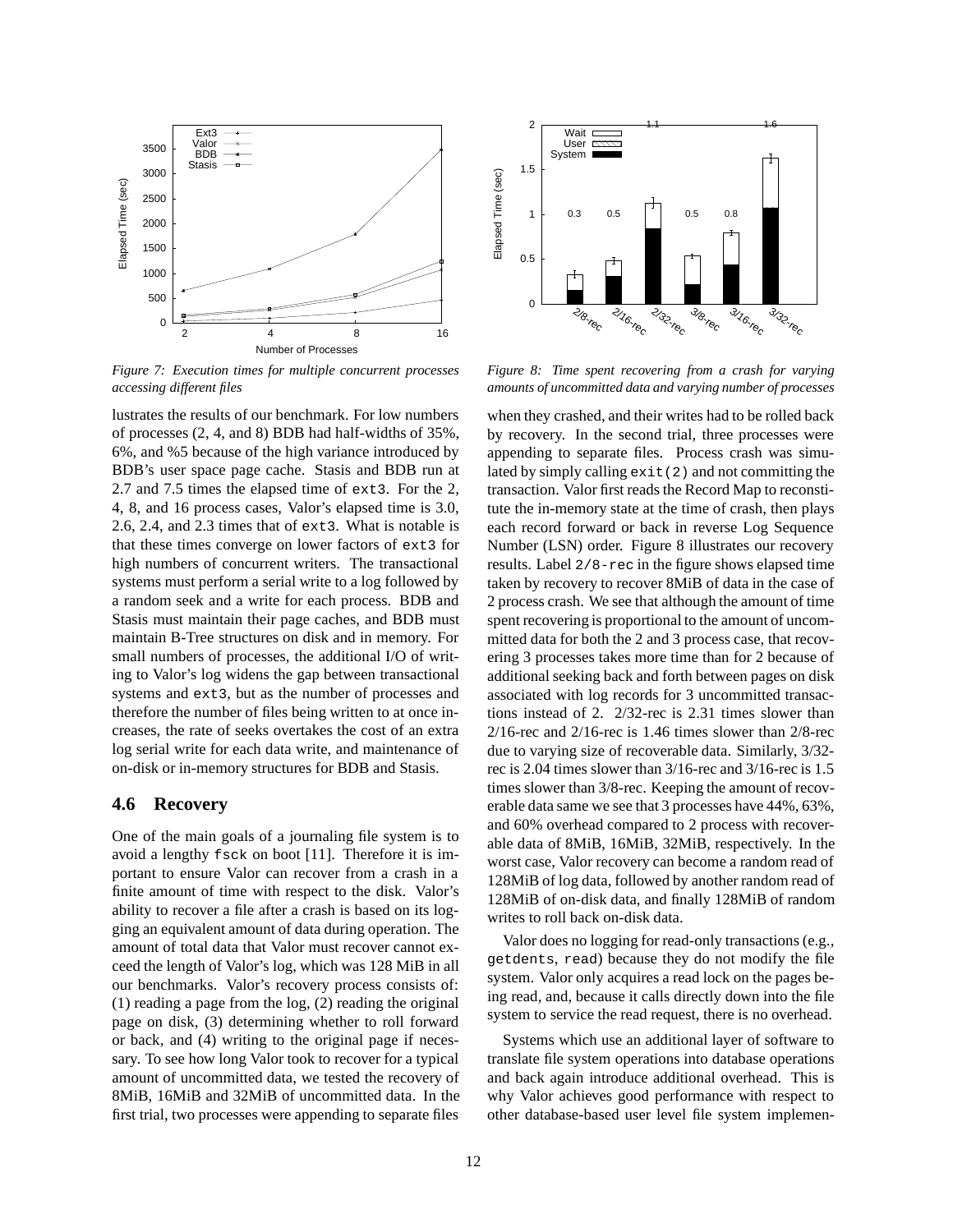tations that provide transactional semantics. These alternative APIs can perform well in practice, but only if applications use their interface, and constrain their workloads to reads and writes that perform well in a standard database rather than a file system. Our system does not have these restrictions.

# **5 Conclusions**

Applications can benefit greatly from having a POSIXcompliant transactional API that minimizes the number of modifications needed to applications. Such applications can become smaller, faster, more reliable, and more secure—as we have demonstrated in this and prior work. However, adding transaction support to existing OSs is hard to achieve simply and efficiently, as we had explored ourselves in several prototypes.

This paper has several contributions. First, we describe two older prototypes and designs for file-based transactions: (1) KBDBFS which attempted to port a standalone BDB library and add file system support into the Linux kernel—adding over 150,000 complex lines-of-code to the kernel, duplicating much effort; (2) Amino, which moved all that functionality to user level, making it simpler, but incurring high overheads.

The second and primary contribution of this paper is our design of Valor, which was informed by our previous attempts. Valor runs in the kernel cooperating with the kernel's page cache, and runs more efficiently: Valor's performance comes close to the theoretical lower bound for a log-based transaction manager, and scales much better than Amino, BDB, and Stasis

Unlike KBDBFS, however, Valor integrates seamlessly with the Linux kernel, by utilizing its existing facilities. Valor required less than 100 LoC changes to pdflush and another 300 LoC to simply wrap system calls; the rest of Valor is a standalone kernel module which adds less than 4,000 LoC to the stackable file system template Valor was based on.

**Future Work.** One of our eventual goals is to explore the use of Log Structured Merge Trees [25] to optimize our general purpose log and provide faster name lookups (e.g. decreasing the elapsed time of find).

Another interesting research direction is to use NFSv4's compound calls to implement network-based file transactions [38]. This may require semantic change to NFSv4 so as to not allow partial success of some operations within a compound, and to allow the NFS server to perform atomic updates to its back-end storage.

Finally we intend to further investigate the ramifications of weakening fsync semantics in light of current trends in hard drive write cache design. We want to explore the possibility of extending asynchronous barrier writes based on native command queueing to the user level layer so that systems which use atomicity mechanisms across multiple devices (e.g., via a logical volume manager or multiple mounts) can retain atomicity. We believe we could avoid hard drive cache flushes [23] using tagged I/O support for SATA drives and export this write ordering primitive to layers higher than the block device and file system implementation. We also are interested in analyzing the probability of failure when using varying semantics for fsync as well as analyzing the associated performance trade-offs.

**Acknowledgments.** We thank the anonymous reviewers and our shepherd, Ohad Rodeh, for their helpful comments. Special thanks go to Russel Sears, Margo Seltzer, Vasily Tarasov, and Chaitanya Yalamanchili for their help evaluating this evolving project. This work was made possible in part thanks to an NSF award CNS-0614784.

#### **References**

- [1] D. P. Bovet and M. Cesati. *Understanding the LINUX KER-NEL*. O'Reilly Media, Inc., 1005 Gravenstein Highway North, Sebatopol, CA 95472, 2005.
- [2] B. Cornell, P. A. Dinda, and F. E. Bustamante. Wayback: A User-level Versioning File System for Linux. In *Proc. of the Annual USENIX Technical Conf., FREENIX Track*, pp. 19–28, Boston, MA, Jun. 2004.
- [3] R. Elmasri and S. B. Navathe. *Fundamentals of Database Systems*. Addison-Wesley, 3rd edition, 2000.
- [4] E. Gal and S. Toledo. A transactional flash file system for microcontrollers. In *Proc. of the Annual USENIX Technical Conf.*, pp. 89–104, Anaheim, CA, Apr. 2005.
- [5] N. H. Gehani, H. V. Jagadish, and W. D. Roome. OdeFS: A File System Interface to an Object-Oriented Database. In *Proc. of the 20th International Conf. on Very Large Databases*, pp. 249– 260, Santiago, Chile, Sept. 1994. Springer-Verlag Heidelberg.
- [6] D. K. Gifford, R. M. Needham, and M. D. Schroeder. The Cedar File System. *Communications of the ACM*, 31(3):288– 298, 1988.
- [7] J. Gray and A. Reuter. *Transaction processing: concepts and techniques*. Morgan Kaufmann, San Mateo, CA, 1993.
- [8] M. Haardt and M. Coleman. *ptrace(2)*. Linux Programmer's Manual, Section 2, Nov. 1999.
- [9] M. Haardt and M. Coleman. *fsync(2)*. Linux Programmer's Manual, Section 2, 2001.
- [10] M. Haardt and M. Coleman. *fcntl(2)*. Linux Programmer's Manual, Section 2, 2005.
- [11] R. Hagmann. Reimplementing the Cedar file system using logging and group commit. In *Proc. of the 11th ACM Symposium on Operating Systems Principles*, pp. 155–162, Austin, TX, Oct. 1987.
- [12] J. S. Heidemann and G. J. Popek. Performance of cache coherence in stackable filing. In *Proc. of the Fifteenth ACM Symposium on Operating Systems Principles*, pp. 3–6, Copper Mountain Resort, CO, Dec. 1995.
- [13] D. Hitz, J. Lau, and M. Malcolm. File System Design for an NFS File Server Appliance. In *Proc. of the USENIX Winter Technical Conf.*, pp. 235–245, San Francisco, CA, Jan. 1994.
- [14] J. Katcher. PostMark: A new filesystem benchmark. Technical Report TR3022, Network Appliance, 1997. www.netapp. com/tech\_library/3022.html.
- [15] S. R. Kleiman. Vnodes: An architecture for multiple file system types in Sun UNIX. In *Proc. of the Summer USENIX Technical Conf.*, pp. 238–247, Atlanta, GA, Jun. 1986.